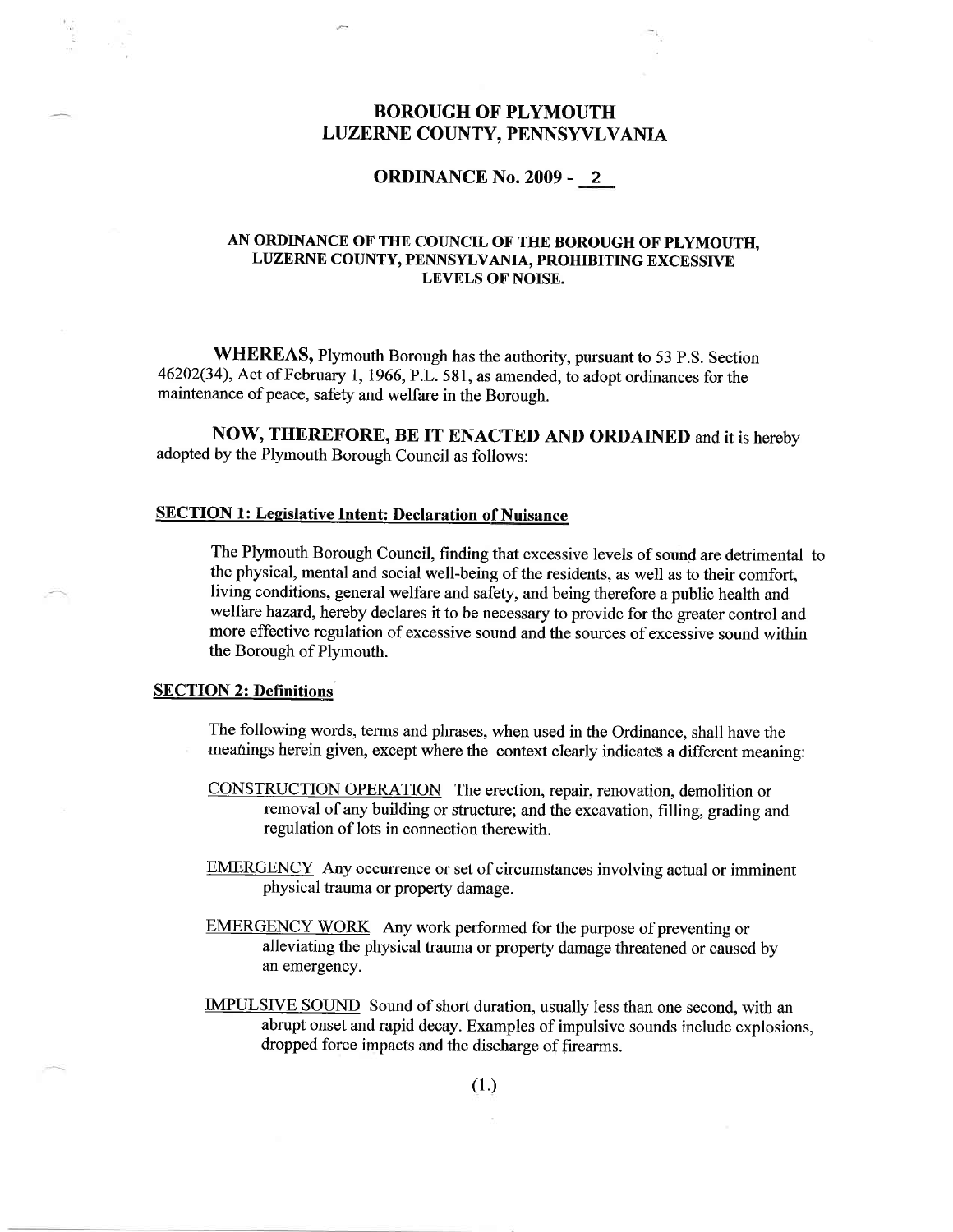- MUFFLER OR SOUND DISSIPATIVE DEVICE A device designed or used for decreasing or abating the level of sound escaping from an engine or machinery system.
- NOISE Any sound which annoys or disturbs humans or which causes or tends to cause an adverse psychological or physiological effect on humans.

NOISE DISTURBANCE Any noise which:

- A. Endangers or injures the safety or health of humans or animals.
- B. Annoys or disturbs a reasonable person of normal sensitivities; or
- C. Endangers or injures personal or real property.
- PERSON Any individual, association, partnership or corporation, and includes any officer, employee, department, agency or instrumentality of a state or any political subdivision of a state. Whenever used in any clause prescribing and imposing a penalty, "person" includes the individual members, partners, officers and managers or any of them of partnerships and associations, and as for corporation the officers and managers thereof or any of them.
- POWERED MODEL VEHICLE Any self propelled, airborne, waterborne or landborne plane, vessel or vehicle, which is not designed to carry persons, including, but not limited to any model airplane, boat, car or rocket.
- PROPERTY OR BOUNDARY LINE: An imaginary line drawn through the points of contact or adjoining lands, apartments, condominiums, townhouses and duplexes owned, rented or leased by different persons; a demarcation or a line of separate properties; and also, for any two or more buildings sharing a common grounds, the line drawn midway between any two such buildings. All areas devoted to public rights-of-way shall be deemed to be across the property line. For the
- s purpose of this definition, the property line includes all points on a plane formed by projecting the property line in a manner deemed appropriate by the enforcing police officer.
- PUBLIC RIGHT-OF-WAY Any street, avenue, boulevard, highway, sidewalk, alley or similar place which is open to public use as a matter of right.
- PUBLIC SPACE Any real property or structures thereon which are owned or controlled by a governmental entity.
- REAL PROPERTY All land, whether publicly or privately owned, whether improved, with or without structures, exclusive of any areas devoted to the public rightof-way.

### SECTION 3: Prohibited Acts: Violations

A. Noise disturbance prohibited. No person shall make, continue or cause to be made or continued any noise disturbance, nor shall any person suffer, allow or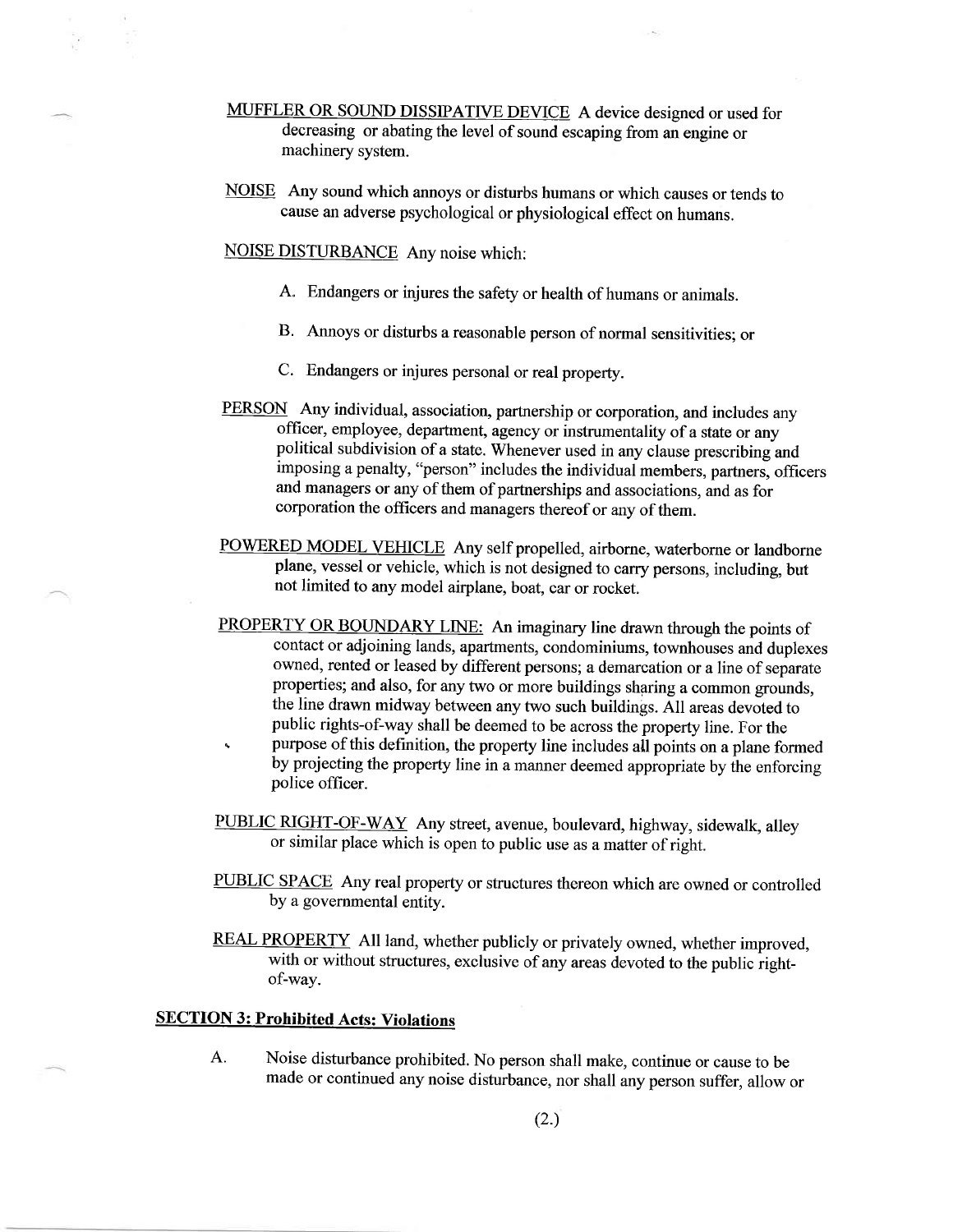permit any noise disturbance to be made or continued from or at any property, whether real or personal, that is subject to such person's right of control.

- B. Specific prohibitions. The following acts and the causing thereof are declared to be noise disturbances and, therefore, in violation of this ordinance:
	- 1. Radios, television sets, musical instruments and similar devices, operating, playing or permitting the operation or playing of any radio, television, phonograph, drum, musical instrument, sound amplifier, automobile radio, automobile stereo, high fidelity equipment or similar device which produces, reproduces or amplifies sound;
		- a. At any time in such a manner as to cause a noise disturbance across a property line or boundary line or between the hours of 10:00pM and 7:00AM so as to be plainly audible across a property or boundary line.
		- b. In such a manner as to create a noise disturbance across a property or houndary line on at a disturbance  $\frac{1}{2}$  (50)  $\frac{1}{2}$  (50)  $\frac{1}{2}$ boundary line or at a distance of fifty (50) feet from such device, whichever is less, when the device operated in or on a motor vehicle or hand carried on a public right-of-way or public space.
		- c. In such a manner as to create a noise disfurbance to any person other than the operator of the device.
	- 2. Yelling, and shouting, etc. Engaging in loud or raucous yelling, shouting, hooting, whistling or singing.
		- a. On the pubic streets between the hours of 10:00PM and 7:00AM; or
		- b. At any time or place in such a manner as to create a noise disturbance.
	- a J Construction. Operating or permitting the operation of any tools or equipment used in construction operations, drilling or demolition work between the hours of 10:00PM and 7:00AM, Monday through Saturday or at any time on Sundays or legal holidays, such that the sound therefrom creates a noise disturbance across a residential real property or boundary line, except for emergency work.
	- 4. Domestic power tools. Operating or permitting the operation of any mechanically powered saw, sander, grinder, lawn or garden tool or similar devices used outdoors between the hours of 10:00PM and 7:00AM.
	- 5. Loading and unloading. Loading, unloading, opening, closing or other handling of boxes, crates, containers, building materials, garbage cans or similar objects between the hours of 10:00PM and 7:00AM in such a manner as to cause a noise disturbance across a residential property or boundary line. This section shall not apply to municipal or utility services in or about a public right-of-way.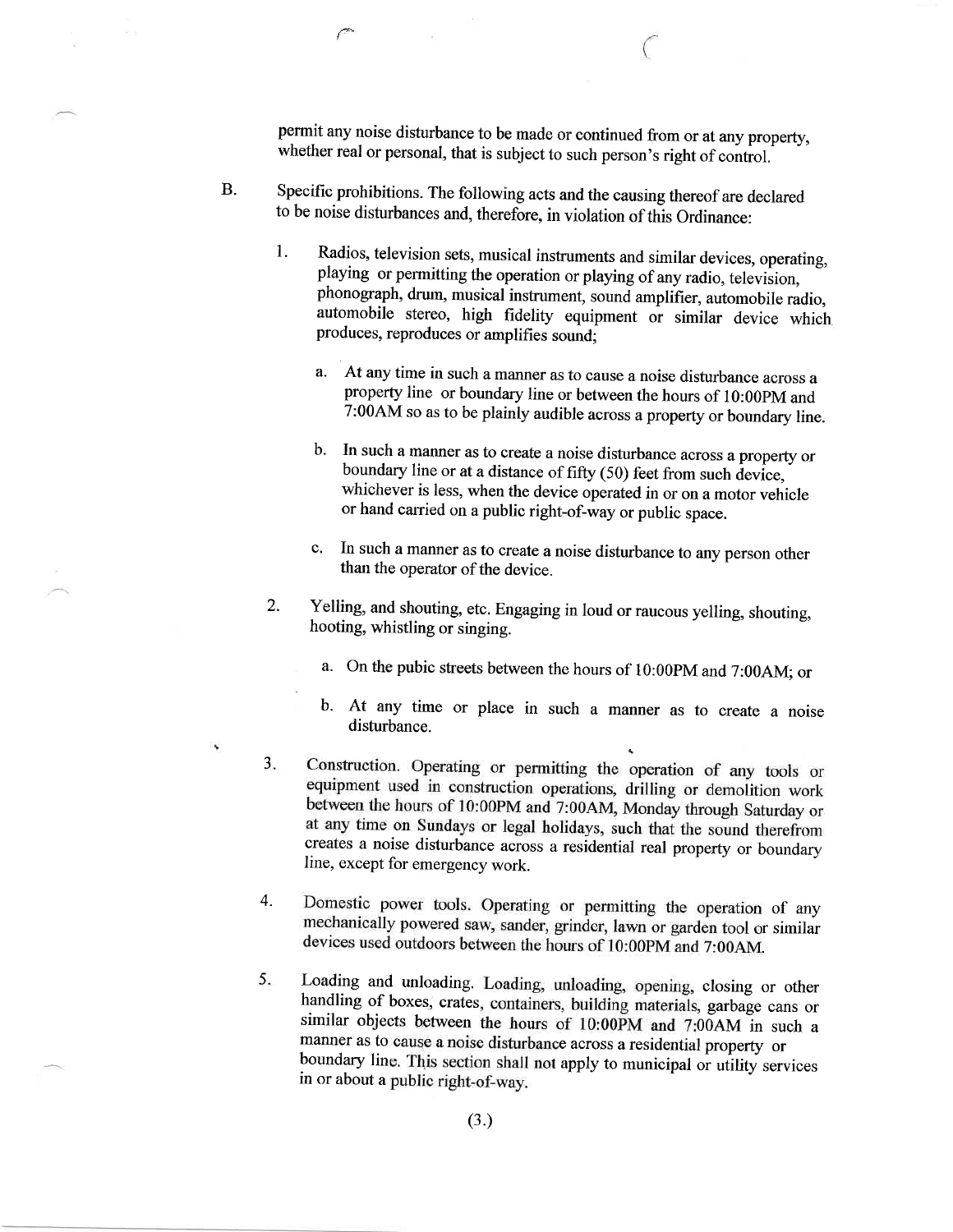- 6. Animals.
- a. For the purposes of this subsection "animal" is defined as any dog, cat or domesticated animal or fowl or any undomesticated animal confined on that person's premises.
- b. No person shall allow any animal, as defined in Subsection B.6.a. above, to make any loud or harsh noise or disturbance continuously or incessantly for a period of ten (10) minutes or to make such noise intermittently for  $\frac{1}{2}$  hour or more to the disturbance of any person at any time of the day or night which shall interfere with or deprive the peace, quiet, rest or sleep of any person within the borough; provided, however, that at the time such animal is making such noise, no person is trespassing or threatening to trespass upon private property in or upon which the animal is situate or for any other legitimate cause which teased or provoked the animal.
- Powered model vehicles. Operating or permitting the operation of powered model vehicles so as to create a noise disturbance across <sup>a</sup> residential property boundary line between the hours of l0:00pM and 7:00AM. 7.
- Street sales. Offering for sale or selling by shouting or outcry or by any other amplified or un-amplified sound within any residential or commercial area except between the hours of 10:00PM and 7:00AM. 8.
- Tampering. The following acts or the causing thereof are prohibited: 9.
	- a. The removal or rendering inoperative by any person, other than for the purpose of maintenance, repair or replacement, of any muffler or sound dissipative device or element of design.
	- b. The use of product or equipment which has had a muffler or sound dissipative device or element of design removed or rendered inoperative,
- Vehicle, motorboat or aircraft repairs and testing. Repairing, rebuilding or testing any motor vehicle, motorcycle, motorboat or aircraft in such <sup>a</sup> manner as to cause a noise or disturbance across a real property or boundary line. 10.
- Motor vehicle prohibitions. 11.
	- a. Standing motor vehicles. No person shall operate or permit the operation of any vehicle or any auxiliary equipment attached to such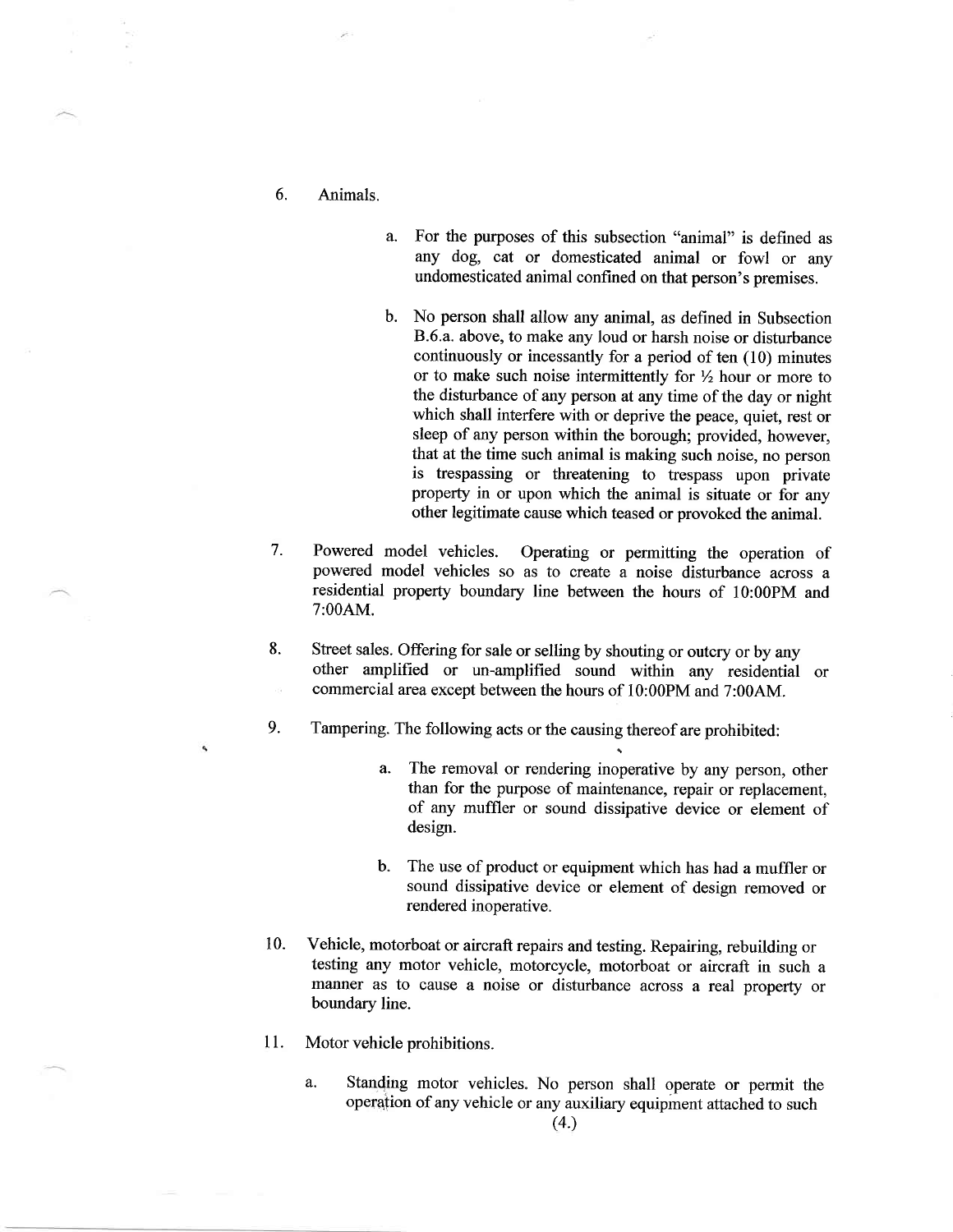a vehicle, for a period longer than fifteen (15) minutes in any hour while the vehicle is stationary, for reasons other than traffic congestion,, anywhere within one hundred (100) feet of any residence in such a manner as to cause a noise disturbance across <sup>a</sup> residential properfy or boundary line.

b. Unnecessary hom blowing. No person shall at any time sound the horn or other warning device of any vehicle except when absolutely necessary as a warning while driving such vehicle.

## **SECTION 4: Exemptions.**

The following sounds are exempted from this Ordinance:

- A. Amplifred announcements: electronically amplified announcements at athletic events.
- B. Blasting. Blasting may occur only between the hours of 8:00AM and 5:00pM. Monday through Saturday. No blasting is permitted on Sundays.
- C. Concerts, band concerts, block parties, church carnivals, street festivals or other performances or similar activities publicly or privately sponsored and presented in any public or private space outdoors, provided that suth activities do not occur between the hours of l0:00pM and 7:00AM.
- D. Emergency work. Sounds caused by the performance of emergency work or by the ordinary and accepted use of emergency apparatus and equipment.
- E. Municipal and utility services. Sounds resulting from the repair or replacement of any Municipal or utility installation in or about the public right-of-way.
- F. School and public activities. Sounds not electronically amplified, created by organized school related programs, activities or events, other than fireworks or fireworks displays and motor vehicle racing events.

# **SECTION 5: Violation and Penalties**

Any person, firm or corporation violating any of the provisions of this Ordinance shall, upon conviction thereof, be sentenced to pay a fine of not less than Fifty Dollars (\$50.00) nor more than Three Hundred Dollars (\$300.00), and the costs of prosecution, and, in default of payment of such fine and costs, to imprisonment for not more than ten (10) days. A separate offense shall be deemed committed on each day during which <sup>a</sup> violation occurs or continues.

#### SECTION 6:

All other Ordinances or parts of Ordinances inconsistent herewith shall be and thev are expressly repealed.